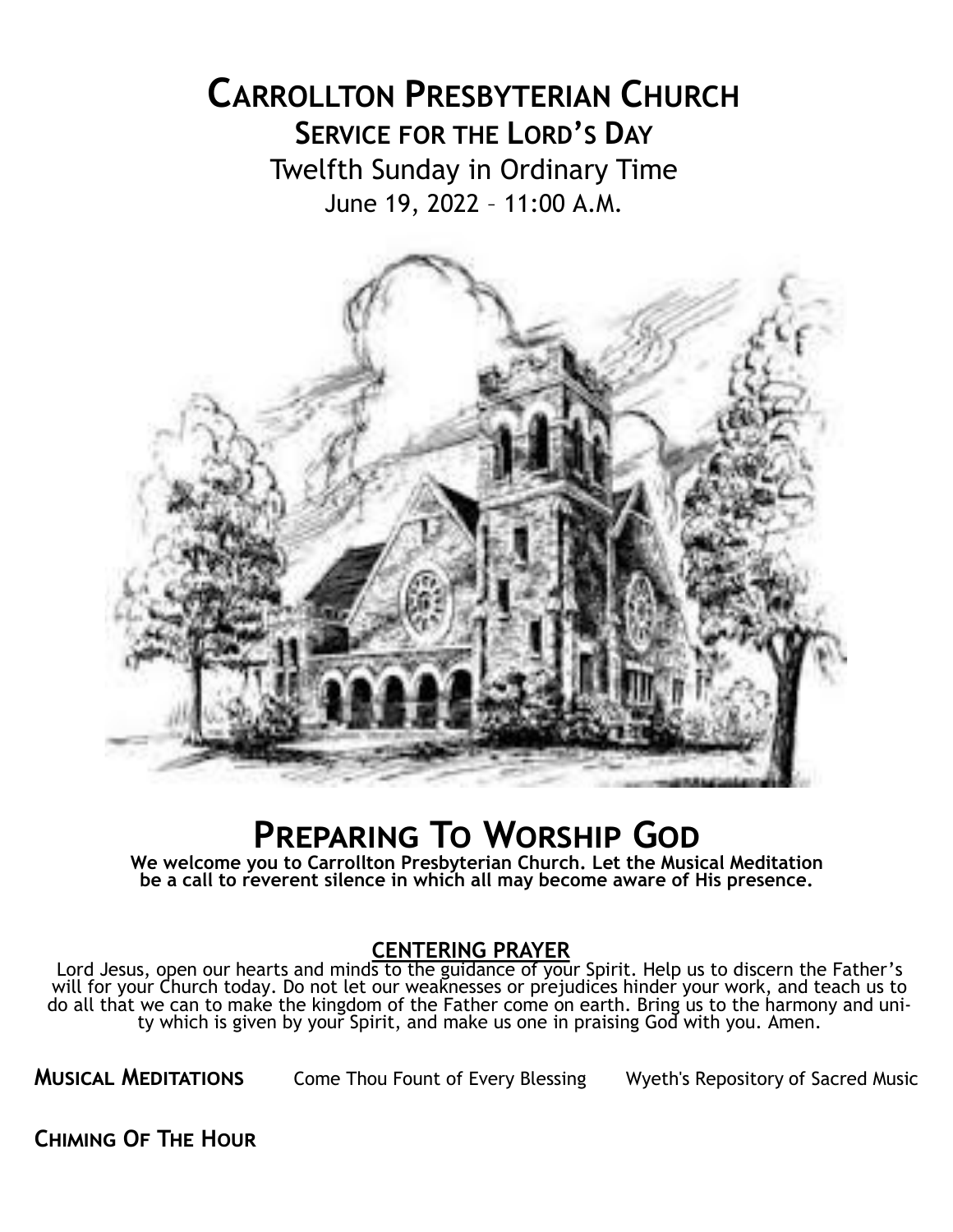## **Gathering Around God's Word**

#### **OPENING SENTENCES CONSERVERS CONSERVERS CONSERVERS Greg** Stewart

This is the day that the Lord has made! **Let us rejoice and be glad in it!**

#### **WELCOME AND ANNOUNCEMENTS** Greg Stewart

**PRELUDE Amazing Grace Amazing Grace Virginia Harmony** arr: Jack Schrader

**\*Call To Worship Figure 3.1 To Worship** *Greg Stewart* 

Our souls long for you, O God; **Where are you?**  In raging wind? In trembling earth? In blazing flames? **Our souls long for you, O God; where are you?**  Meet us once more, O God, **In stillness, in silence, in smallness.** Come now, O God, enter our hearts and minds. **Come into this house of prayer and fill it with your presence.** For great is the Lord and greatly to be praised! **Joining with Christians near and far, let us worship the King!**

\*HYMN **b** O Worship the King, All Glorious Above! GTG # 41

#### **\*Call To Confession** Greg Stewart

In confession, we tell the truth about ourselves and our broken world, and the God of all Truth, who knows our limitations and loves our imperfections has already forgiven us and will always forgive us. Trusting in God's infinite mercy, let us dare to tell the truth in prayer together.

#### **\*Prayer of Confession** Greg Stewart

**All-knowing God, you are aware of our comfort-seeking weakness. We ignore strangers in need as if they were no concern of ours. We resist programs that might threaten our privileges. We do only enough good to keep us from feeling guilty. We give grudgingly of our time and resources instead of overflowing with thanksgiving and joyous sharing. We treat the church as our possession rather than letting Christ rule as the head of the body. O God, we pray that we have not wandered beyond your reach.** 

#### **\*Assurance of God's Grace** Greg Stewart

Friends, I ask you this day: who is in a position to condemn?

**Only Christ who died for us, rose for us, and now reigns in power for us.**

Believe the good news:

**the mercy of the Lord is from everlasting to everlasting.**

Stretching from east to west and north to south, God's reach is as great as his love for us! **In this we believe and upon this we stand: In Jesus Christ, we are set free! Thanks be to God!** 

#### **\*Passing Of THE PEACE**  $\bullet$  **Greg Stewart**

Just as we have been forgiven in Christ, let us forgive and be at peace with one another, saying, "the peace of our Lord be with you."

**And also with you!**

Let us share the peace of Christ with one another.

#### **\*Gloria Patri** GTG # 581

*Glory be to the Father, and to the Son, and to the Holy Ghost. As it was in the beginning, is now and ever shall be. World without end! A-men. A—men.*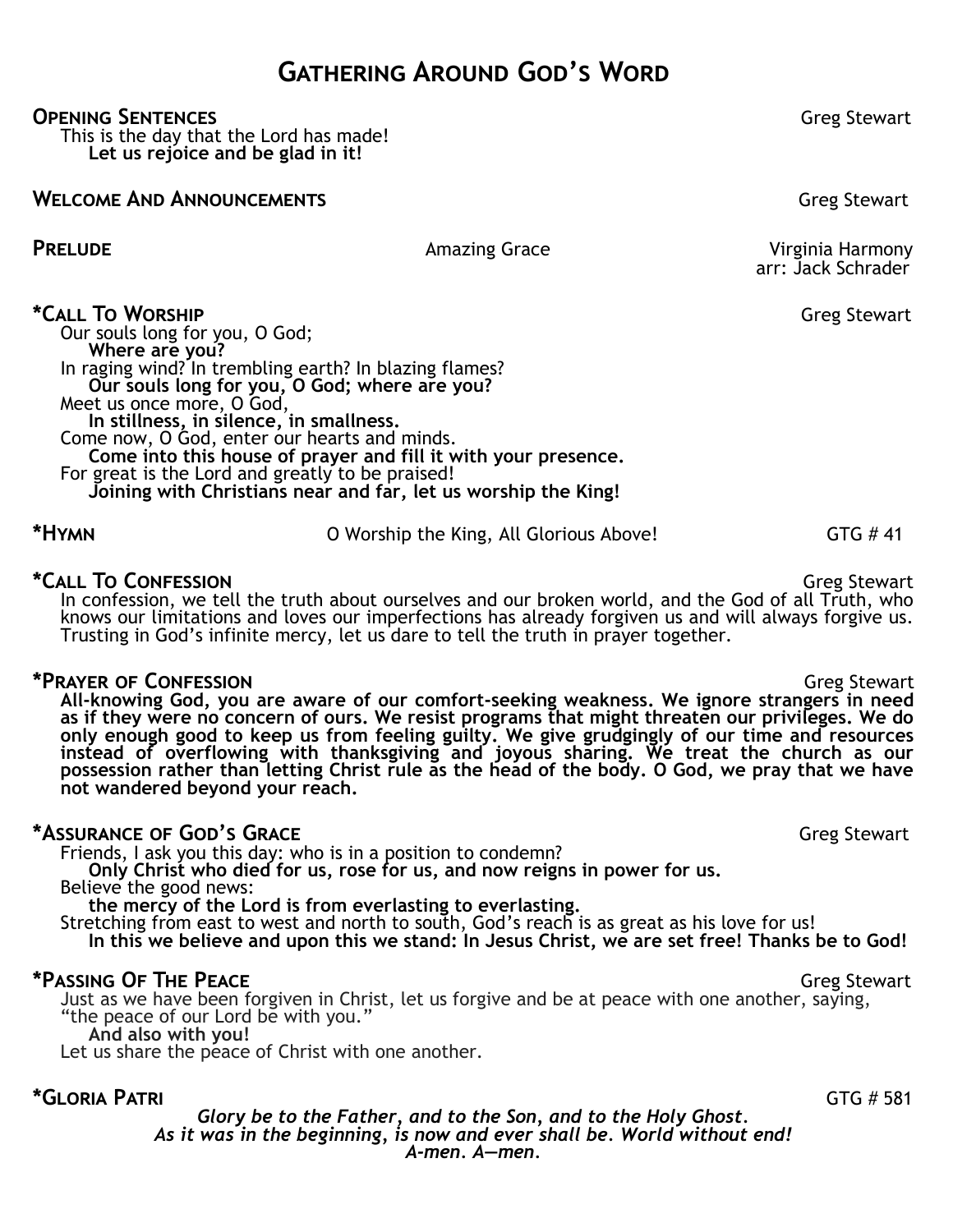## **Listening For God's Word**

#### **PRAYER FOR ILLUMINATION Rev. Dr. L'Anni Hill**

This is the Word of the Lord! **Thanks be to God!**

**SCRIPTURE LESSON** Luke 8:26-39 Pew Bible NT Page # 68

**\*HYMN In the Bulb There Is a Flower In the Bulb There Is a Flower GTG # 250** Hymn of Promise

**\*SERMON** The Tipping Point: When You Don't Get What You Want Rev. Dr. L'Anni Hill

## **Responding To God's Word**

**\*AFFIRMATION OF FAITH-** THE APOSTLES' CREED Rev. Dr. L'Anni Hill **I believe in God the Father, Almighty, Maker of heaven and earth: And in Jesus Christ, his only Son, our Lord. Who was conceived by the Holy Ghost, born of the Virgin Mary, suffered under Pontius Pilate, was crucified, dead and buried. He descended into hell. The third day he rose again from the dead. He ascended into heaven, and sitteth on the right hand of God the Father**  Almighty. From thence he shall come to judge the quick and the dead. I believe in the Holy Ghost, the holy catholic church, the communion of saints, the forgiveness of sins, the **resurrection of the body, and the life everlasting. Amen.**

#### **PRAYERS OF THE PEOPLE AND THE LORD'S PRAYER <b>EXAMPLE 2008** Rev. Dr. L'Anni Hill

**Our Father, who art in heaven, hallowed be thy name. Thy Kingdom come, thy will be done, on earth as it is in heaven. Give us this day our daily bread, and forgive us our debts as we forgive our debtors. And lead us not into temptation, but deliver us from evil, for thine is the kingdom, and the power, and the glory forever. Amen.**

#### **THE PRESENTATION OF OUR TITHES AND OFFERINGS GLACIAL STATES AND STATES AND STATES AND STATES STATES AND STATES AND STATES AND STATES AND STATES AND STATES AND STATES AND STATES AND STATES AND STATES AND STATES AND STATE**

As God's disciples on this earth, we are called to care for all of God's creation. As we prepare to present our tithes and offerings, let us reflect on the ministry of Christ, who walked side by side with the needy, the marginalized, the prisoner, and the outcast. In giving, we are not merely paying the church to do what Jesus Christ has asked of us. As we give today, let us remember our calling as the hands and feet of Christ. Let us present our tithes and offerings.

**OFFERTORY We Will Rise Up and Follow** *(You are invited to bring your offering to the plate on the Communion Table)*

**\*The Doxology** Praise God From Whom All Blessings FlowGTG # 606 *Praise God from whom all blessings flow. Praise God all creatures here below. Praise God above ye heavenly hosts. Praise Father, Son, and Holy Ghost. Amen.*

**\*Prayer of Thanksgiving** Rev. Dr. L'Anni Hill

# **Following God Into The World**

**\*Hymn** GTG # 35

**\*Charge and Benediction** Rev. Dr. L'Anni Hill

**\*Postlude** *Crown Him With Many Crowns* Mary McDonald

Tune: DIADEMATA by George Elvey The livestream does not end until the conclusion of the Postlude. Please refrain from talking until after the Postlude.